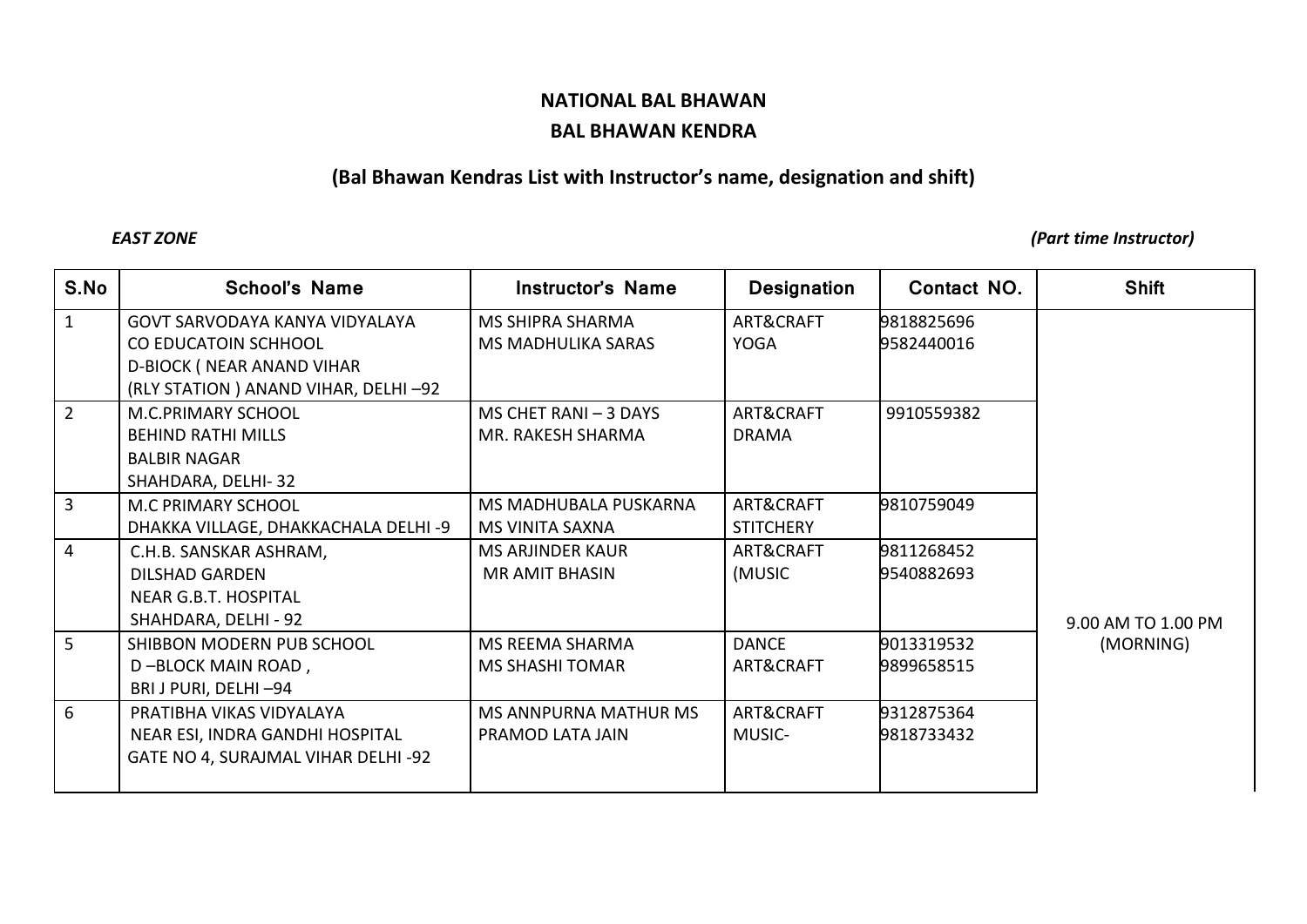| 7  | SARVODYA GOVT GIRLS SR. SEC SCHOOL<br>VIVEK VIHAR DELHI-95                                                                                  | <b>MS MADHU BALA</b><br><b>MS SHALINI SHARMA</b> | ART&CRAFT<br><b>STITCHERY</b> | 9999695531<br>9219285935 |                                 |
|----|---------------------------------------------------------------------------------------------------------------------------------------------|--------------------------------------------------|-------------------------------|--------------------------|---------------------------------|
| 8  | <b>BABU RAM SR SEC SCHHOL</b><br><b>BHOLA NATH NAGAR</b><br>(NEAR GAUSALA)<br>SHAHDARA, DELHI-32                                            | <b>MS USHA GUPTA</b>                             | MUSIC)<br>ART&CRAFT           | 9871041099               | 9.00 AM TO 1.00 PM<br>(MORNING) |
| 9  | <b>M.C.D PROJECT OFFICE</b><br>Old building E-BIOCK<br><b>NEAR MAIN BUS STAND</b><br><b>HANUMAN MANDIR</b><br><b>KRISHNA NAGAR DELHI-51</b> | MS CHET RANI $-$ 3 days<br><b>MS BINDU</b>       | (ART&CRAFT<br>MUSIC)          | 9910559382<br>9891460536 | 2.00 AM TO 6.00 PM<br>(MORNING) |
| 10 | M.C.PRIMARY SCHOOL<br><b>NATH COLONY</b><br>SHAHDARA, DELHI-93                                                                              | MS Vandana Bhardwaj                              | ART&CRAFT                     | 9212627167               | 9.00 AM TO 1.00 PM<br>(MORNING) |
| 11 | SARVODAYA BAL VIDHALAYA<br><b>EAST VINOD NAGAR</b><br>NEAR POCKET C, MAYUR VIHAR<br>PHASE- 2 NEAR BUS STAND<br>DELHI-91                     | <b>MS MANJU</b><br>MR MANISHA SARASWAT           | <b>STITCHERY</b><br>ART&CRAFT | 9313234632<br>9266708071 |                                 |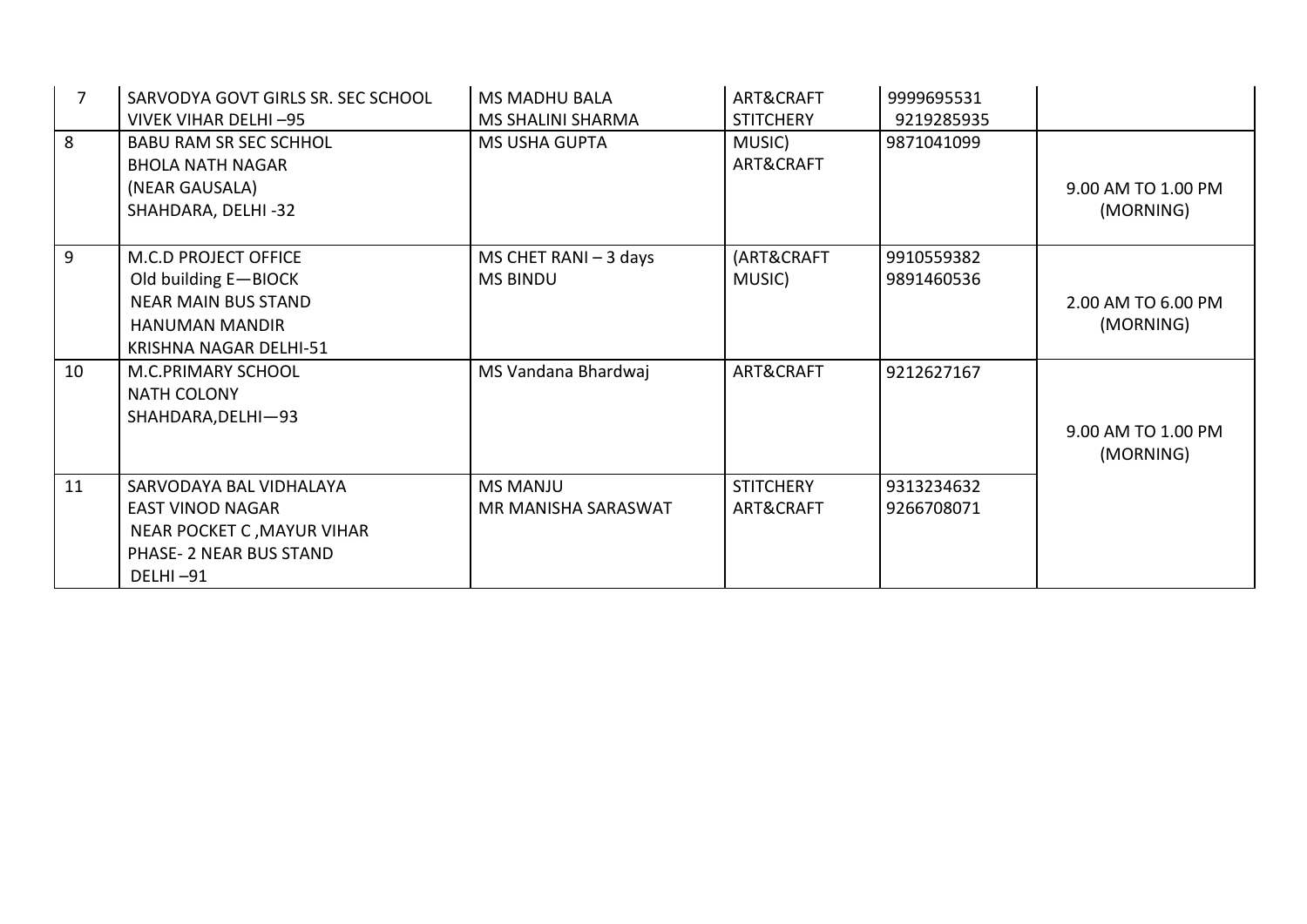| <b>SOUTH ZONE</b> |                                                                                                                          |                                                  |                           |                          |                                 |
|-------------------|--------------------------------------------------------------------------------------------------------------------------|--------------------------------------------------|---------------------------|--------------------------|---------------------------------|
| 12                | PRAYAS OBSERVATION HOME FOR BOYS<br>BEHIND KOTLA FEROZ SHAH<br><b>CRICKET STADIUM,</b><br><b>DELHI GATE- NEW DELHI-2</b> | <b>MS SHASHI BALA</b><br><b>MR SANJAY DHYANI</b> | ART&CRAFT<br><b>MUSIC</b> | 9213879908<br>9868244928 |                                 |
| 13                | M.C PRIMARY SCHOOL<br>HUMANYUPUR VILLAGE<br>NEW DELHI-29                                                                 | <b>MS VANDNA PHATAK</b>                          | ART&CRAFT                 | 9582869396               |                                 |
| 14                | KENDRIYA VIDYALAYA<br>I.I.T GATE, DELHI-30                                                                               | <b>MS KAMLA PANDEY</b>                           | ART&CRAFT                 | 9811899521               |                                 |
| 15                | <b>GOVT GIRLS SR SEC SCHOOL</b><br><b>MADAN PUR KHADAR</b><br>DELHI-76                                                   | <b>MS GUNJAN</b>                                 | ART&CRAFT                 | 7503621690               | 9.00 AM TO 1.00 PM<br>(MORNING) |
| 16                | KENDRIYA VIDYALAYA<br>N.C.E.R.T CAMPUS<br>OPP. QUTAB HOTEL DELHI-26                                                      | <b>MR ASHOK</b>                                  | ART&CRAFT                 | 9711227176               |                                 |
| 17                | DEV SAMAJ MODERN SCHOOL NO -2<br>SUKH DEV VIHAR, MASIH GARH<br>BEHIND ESCORT HEART HOSPITAL<br>NEW DELHI---22            | <b>MS POONAM BATHEM</b>                          | ART&CRAFT                 | 8506939613               |                                 |
| 18                | M.C. PRIMARY SCHOOL<br>SEC-9, R.K.PURAM,<br>DELHI-22                                                                     | <b>MS UMA RANI</b>                               | ART&CRAFT                 | 8860818130               |                                 |
| 19                | YOGI ARVIND SARVODAYA VIDYALAYA<br>SEC-5, DR AMBEDKER NAGAR                                                              |                                                  |                           | 9999224569               | 2.00 PM TO 6.00 PM<br>(MORNING) |
|                   | NEW DELHI-62                                                                                                             | <b>MS BIMLA KHANDPAL</b>                         | ART&CRAFT                 |                          |                                 |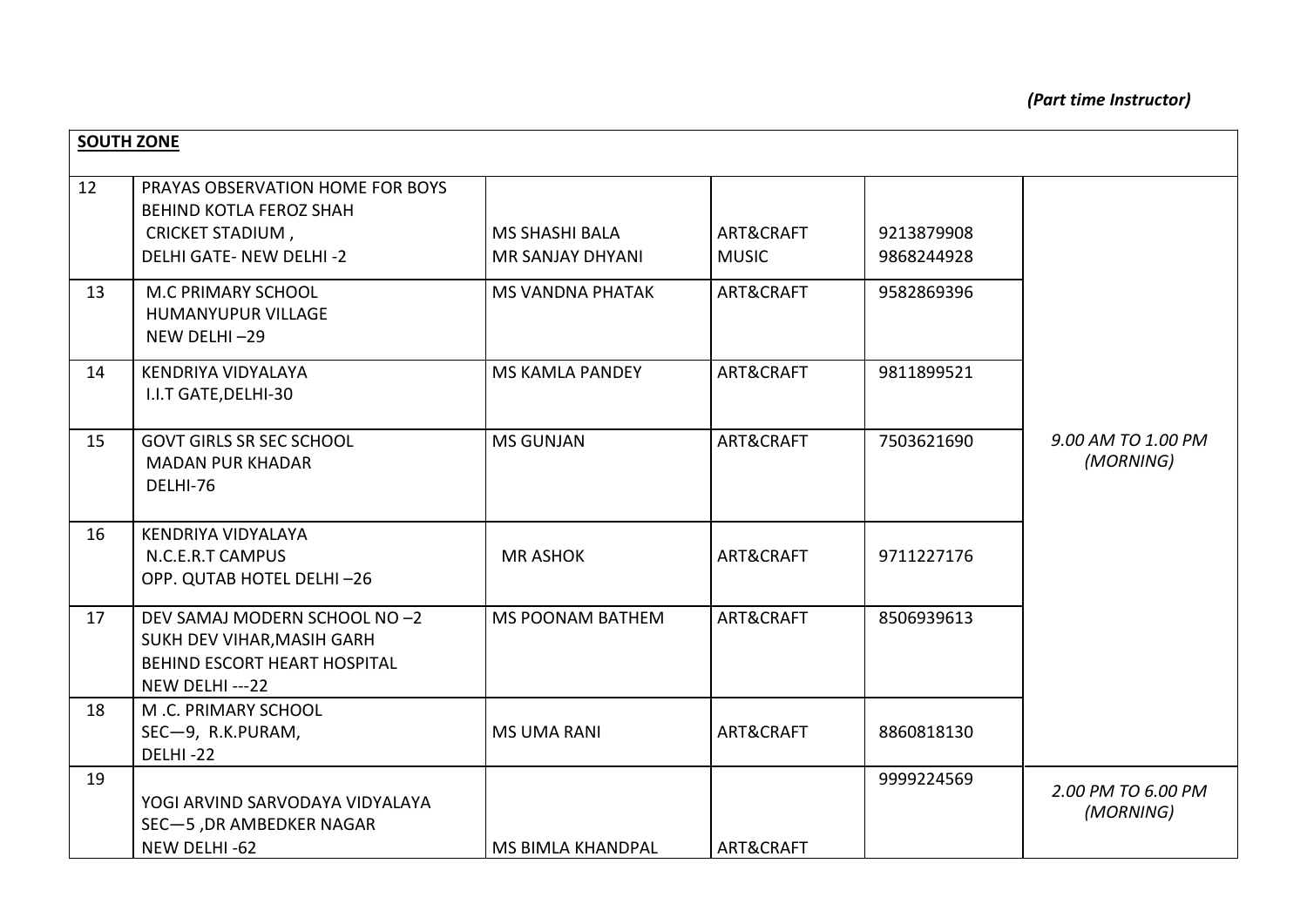| 20 | RAJA RAM MOHAN RAI                | <b>MR SUKHVINDER</b>    | <b>MUSIC</b>           | 9891040990 |                                 |
|----|-----------------------------------|-------------------------|------------------------|------------|---------------------------------|
|    | SARVODYA KANYA VIDYALYA HAUZ RANI | MS SUSHILA GOSWAMI $-3$ | <b>ART &amp; CRAFT</b> | 9871089456 | 2.00 PM TO 6.00 PM              |
|    | MALVIYA NAGAR, NEW DELHI-17       | <b>DAYS</b>             |                        |            | (MORNING)                       |
|    |                                   |                         |                        |            |                                 |
|    |                                   |                         |                        |            |                                 |
| 21 | M.C. PRIMARY SCHHOOL              | MR JAI KESERVANI        | <b>MUSIC</b>           | 9310738576 |                                 |
|    | <b>NEAR SUBJI MANDI</b>           | <b>MS PREETI SINGH</b>  | <b>STITCHERY</b>       | 9818771796 | 9.00 AM TO 1.00 PM              |
|    | K BLOCK , KALKA JI , NEW DELHI-19 |                         |                        |            | (MORNING)                       |
|    |                                   |                         |                        |            |                                 |
| 22 | CHILDREN HOME FOR BOYS(C.H.B)     | MR VINAY BHATT - 3 DAYS | <b>MUSIC</b>           | 9268684968 |                                 |
|    | DEPARTMENT OF SOCIAL WELFARE      | <b>MR DINESH JOSHI</b>  |                        | 9210517705 |                                 |
|    | <b>GOVT OF NCT OF DELHI</b>       |                         |                        |            |                                 |
|    | KASTURBA NIKETAN COMPLEX          |                         |                        |            |                                 |
|    | LAJPAT NAGAR, NEW DELHI-2         |                         |                        |            |                                 |
|    |                                   |                         |                        |            |                                 |
| 23 | V.C.H. LAJPAT NAGAR               | MS SUSHEELA GOSWAMI     | <b>ART &amp; CRAFT</b> | 9871089456 | 2.00 PM TO 6.00 PM<br>(EVENING) |
|    |                                   |                         |                        |            |                                 |
|    | KASTURBA NIKETAN COMPLEX          | <b>MR VINEY BHATT</b>   | <b>MUSIC</b>           | 9268684968 |                                 |
|    | LAJPAT NAGAR-2                    |                         |                        |            |                                 |
|    |                                   |                         |                        |            |                                 |
|    |                                   |                         |                        |            |                                 |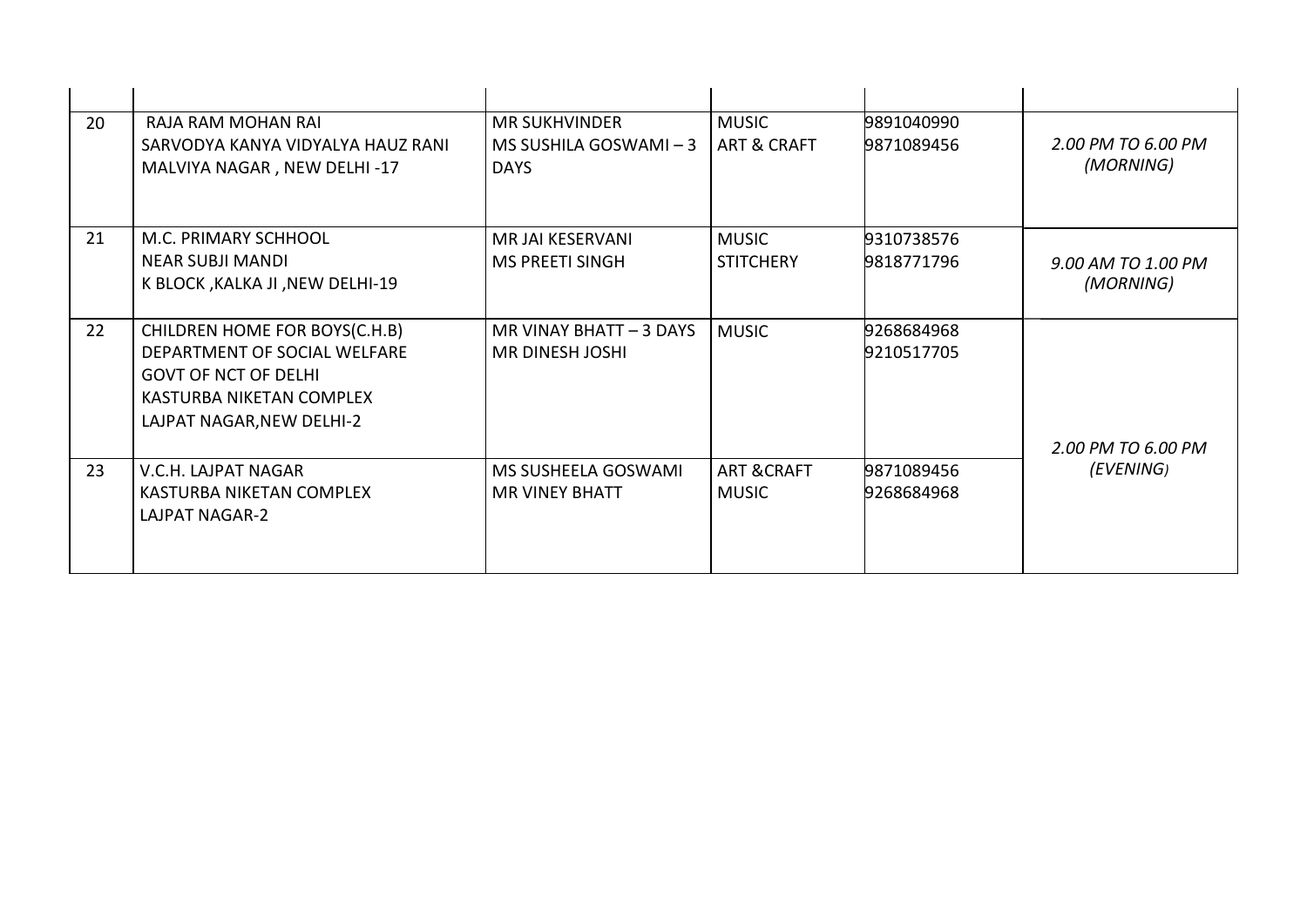| <b>WEST ZONE</b> |                                                                                                             |                                                              |                                       |                          |                                 |
|------------------|-------------------------------------------------------------------------------------------------------------|--------------------------------------------------------------|---------------------------------------|--------------------------|---------------------------------|
| 24               | M.C.PRIMARY SCHOOL,<br>NEAR ADARSH NAGAR&MOTHER DAIRY,<br>$DELHI - 33$                                      | <b>MR SURJIT</b><br><b>SH SARWAN SINGH</b>                   | ART&CRAFT<br><b>MUSIC</b>             | 9211493930<br>9810374770 | 2.00 PM TO 6.00 PM<br>(EVENING) |
| 25               | CONTONMENT BOARD SEC. SCHOOL,<br>WAR CEMENTRY ROAD,<br>U R I ENCLAVE, BARAR SQUARE<br>DELHI CANTT. DELHI-64 | MS SHANTI DEVI                                               | ART & CRAFT                           | 9953611175               |                                 |
| 26               | M.C.PRIMARY SCHOOL<br>PRABHAT ROAD, RAMJAS LANE<br>KAROL BAGH, NEW DELH-110005                              | <b>MS RANJANA SHARMA</b><br><b>MS MANJU RANI</b>             | <b>ART&amp; CRAFT</b><br><b>MUSIC</b> | 9868231079<br>9910233602 |                                 |
| 27               | <b>GOVT GIRLS SEC SCHOOL</b><br><b>DEPUTY GANJ</b><br>NEAR SADAR BAZZAR, DELHI-6                            | MS SHAKUNTLA KUKREJA<br><b>MS VIJAY RANI</b>                 | <b>MUSIC</b><br><b>ART&amp; CRAFT</b> | 9953470074<br>9350179510 | 9.00 AM TO 1.00 PM<br>(MORNING) |
| 28               | SARVODYA KANYA VIDYALAYA<br>RAJOURI GARDEN [EXTN.]<br><b>NEW DELHI 1100027</b>                              | MS KAMLESH KHANNA - 3<br><b>DAYS</b><br>MS HARPREET - 3 DAYS | ART&CRAFT<br><b>STITCHERY</b>         | 8586961134               |                                 |
| 29               | M.C.ADARESH SCHOOL<br>RANI BAGH MULTANI MOHALLA<br>NEW DELHI--34                                            | <b>MS. NEELAM ARORA</b>                                      | ART&CRAFT                             | 9717350504               |                                 |
| 30               | SARVODYA VIDYALAYA (GIRLS)<br>DISTRICT CENTRE, VIKAS PURI<br>DELHI-1100018                                  | MS KAMLESH KHANNA                                            | ART&CRAFT                             | 9210879884               |                                 |
| 31               | M.C.PRIMARY SCHOOL,<br>METRO PILLER NO -224<br>SHADI KHAMPUR VILLAGE<br>WEST PATEL NAGAR, N.DELHI-8         | <b>MS MEENAKSHI</b>                                          | <b>ART&amp; CRAFT</b>                 | 989903838184             |                                 |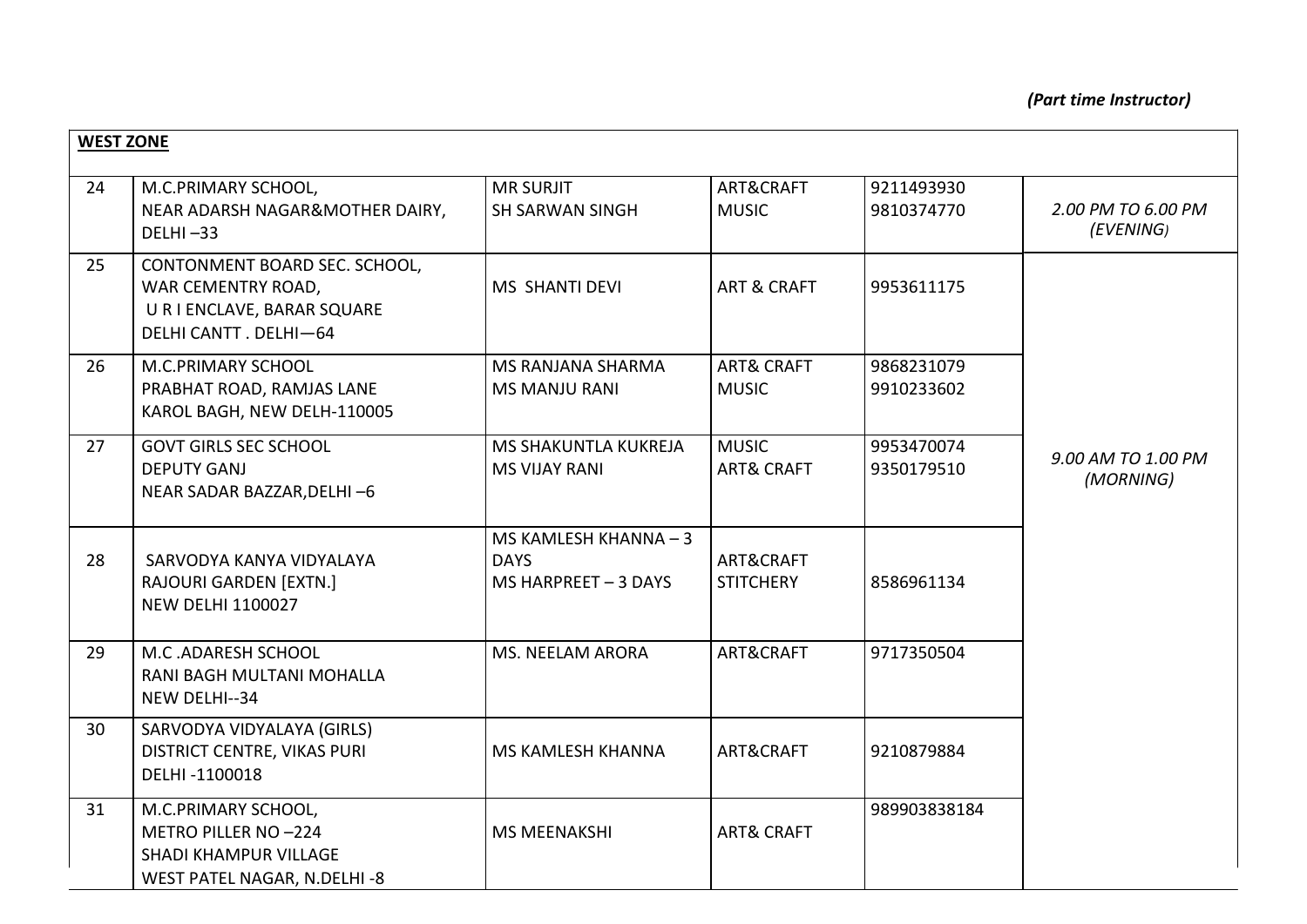| 32 | <b>BAL NIKETAN</b><br>NIRMAL CHAYA COMPLEX<br>J AIL ROAD NEAR HARI NAGAR<br><b>DELHI</b>                                                  | MS ANUPAM SACHDEV                              | ART&CRAFT                 | 8810467314                | 1:00 PM TO 5.00PM<br>(EVENING)  |
|----|-------------------------------------------------------------------------------------------------------------------------------------------|------------------------------------------------|---------------------------|---------------------------|---------------------------------|
| 33 | <b>BALIKA GREH</b><br>NIRMAL CHHAYA COMPLEX<br><b>BALIKA GREH, JAIL ROAD</b><br>HARI NAGAR, DELHI-64                                      | <b>MS BALI SHARMA</b>                          | <b>ART&amp; CRAFT</b>     | 9871578498                | 10:00 AM TO 2.00PM<br>(EVENING) |
| 34 | M.C. PRIMARY BOY'S MODERN SCHOOL,<br>MAJLISH PARK-2 GALI NO 2 DELHI-33                                                                    | <b>MR GYAN</b>                                 | ART&CRAFT                 | 9278015530<br>92166146421 | 2:00 PM TO 6.00PM<br>(EVENING)  |
| 35 | BABA KHARAG SINGH MARG<br>DIZ AREA, BLOCK NO 82-92<br>GERAZ B, NEAR 89, BLOCK RAJA BAZAR<br>[OPP BANGLA SAHIB]<br><b>NEW DELHI 110001</b> | <b>MS KAMLA CHATURWEDI</b><br><b>MR SUDHIR</b> | <b>MUSIC</b><br>ART&CRAFT | 7836986521<br>9313234632  |                                 |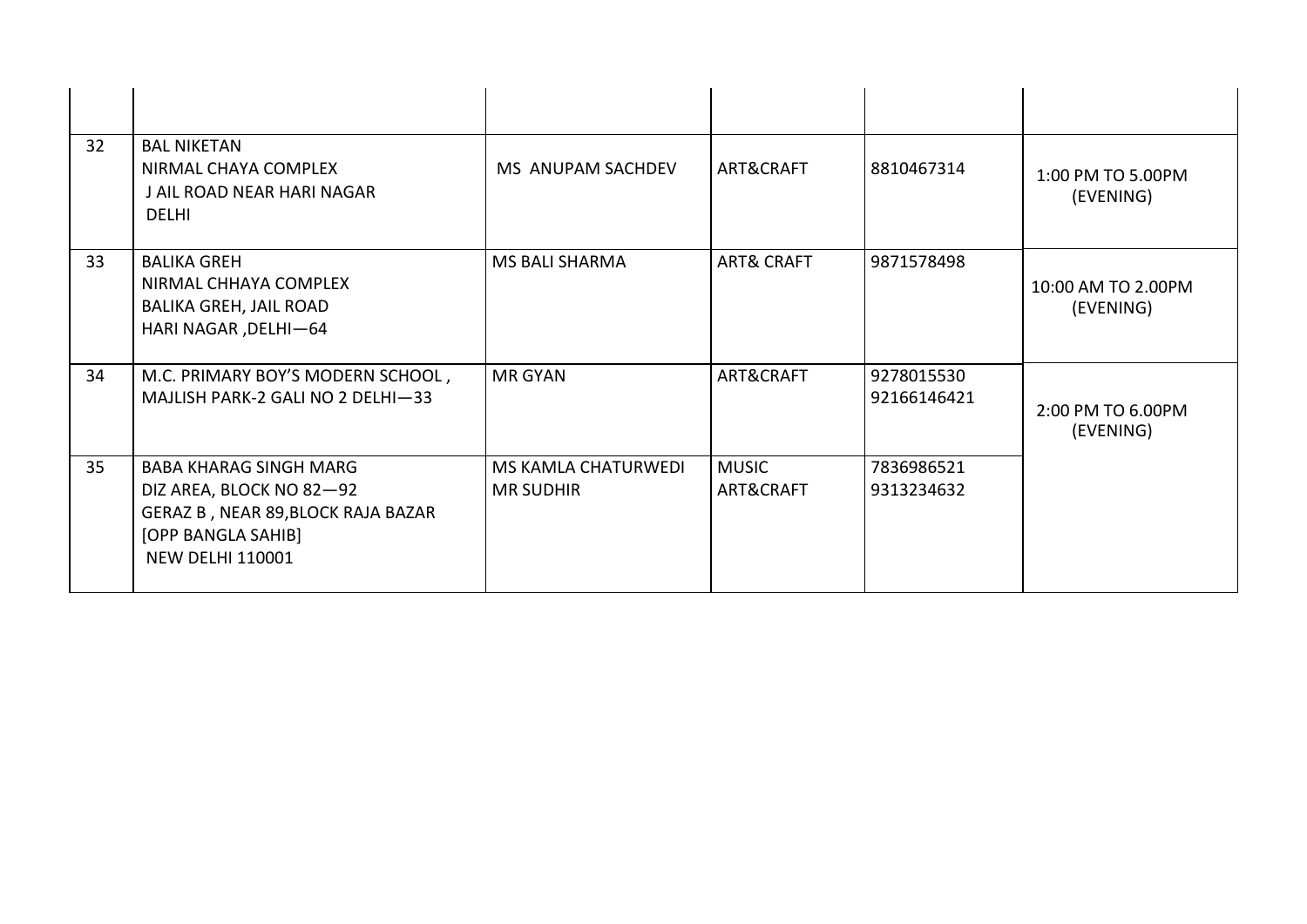| <b>NORTH ZONE</b> |                                                                                                   |                                             |                                       |                          |                                 |
|-------------------|---------------------------------------------------------------------------------------------------|---------------------------------------------|---------------------------------------|--------------------------|---------------------------------|
|                   |                                                                                                   |                                             |                                       |                          |                                 |
| 36                | NIGAM PRITIBHA VIKAS VIDYALAYA<br>NIMRI COLONY, (NR. NIMRI CLY BUS STOP)<br>$DELHI - 32$          | <b>MS SUNITA JOHRI</b><br>MR BRAHAM PRAKASH | <b>ART &amp; CRAFT</b><br><b>BAND</b> | 9540248527<br>9213291157 |                                 |
| 37                | NAVODAYA VIDYALAYA<br>MUNGESH PUR,<br><b>NEAR KUTUB GARH VILLAGE</b><br><b>NEW DELHI --110039</b> | MR RAM KUMAR TYAGI                          | ART & CRAFT                           |                          |                                 |
| 38                | <b>BAL SAHYOG BHAVAN DISPENSARY</b><br>E-BLOCK<br>NANGLOI NO -2 DELHI                             | <b>MS PUSHPA RANI</b>                       | <b>ART &amp; CRAFT</b>                | 9999478170               |                                 |
| 39                | GOVT CO EDN. SEC SCHOOL<br>SEC.2 ROHINI, DELHI-85                                                 | <b>MS MANJU BISTH</b>                       | <b>ART &amp; CRAFT</b>                | 9540126259               | 9.00 AM TO 1.00 PM<br>(MORNING) |
| 40                | SARVODAYA VIDHALAYA<br>ROHINI SEC-7 NAHAR PUR DELHI-85                                            | <b>MS KUMKUM</b><br><b>MS BABITA TOMAR</b>  | <b>ART &amp; CRAFT</b>                | 8802357111<br>9990915637 |                                 |
| 41                | RAJKIYA PRATIBHA VIKAS VIDYALAYA<br>ROHINI SEC.11 DELHI-85                                        | <b>MS MONIKA KHANNA</b>                     | <b>ART &amp; CRAFT</b>                | 9015723708               |                                 |
| 42                | M.C.GIRLS SCHOOL, B.T BLOCK.<br>NEAR SINGLE PUR VILLAGE WATER TANK,<br>Shalimar Bagh              | NEELAM SABBARWAL                            | <b>ART &amp; CRAFT</b>                | 9968198150               |                                 |
| 43                | SARVODAYA VIDYALAYA,<br>J.J.COLONY, WAZIR PUR, DELHI-52                                           | <b>MS SUMAN JAIN</b>                        | ART & CRAFT                           | 9818333548               |                                 |